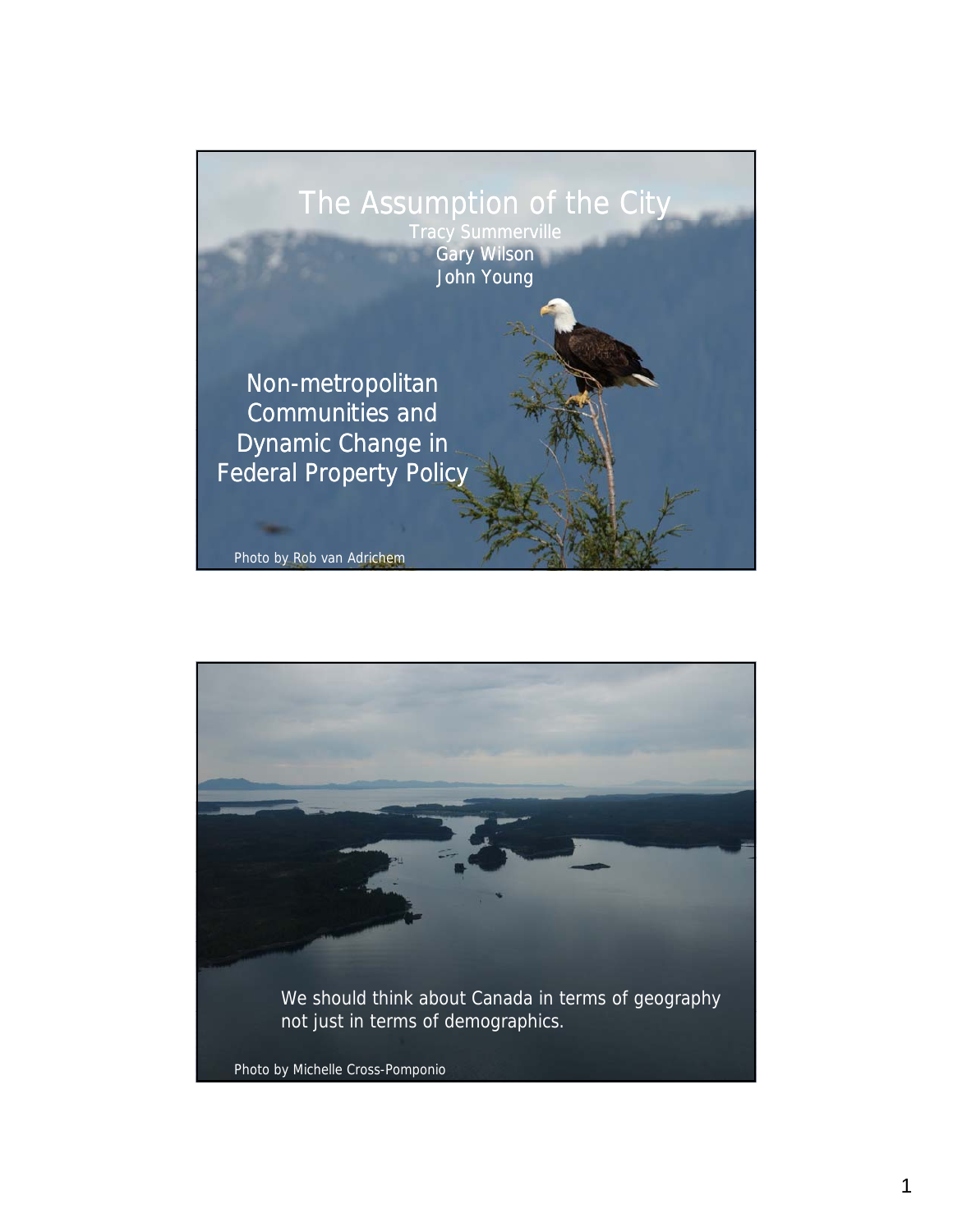#### **Outline**

- The Context of Devolution and Divestiture
- The Response in Northern BC
- The Consequences for nonmetropolitan communities

#### The Context of Devolution and **Divestiture**

- Federal government decides to divest and devolve federal property
	- Legislation: Real Federal Property and Federal Immovables Act (1992); Payments in Lieu of Taxes (2000); National Airports Plan (1994); the Canada Marine Act (1998)
- Decline of Keynesianism and the emergence of New Public Management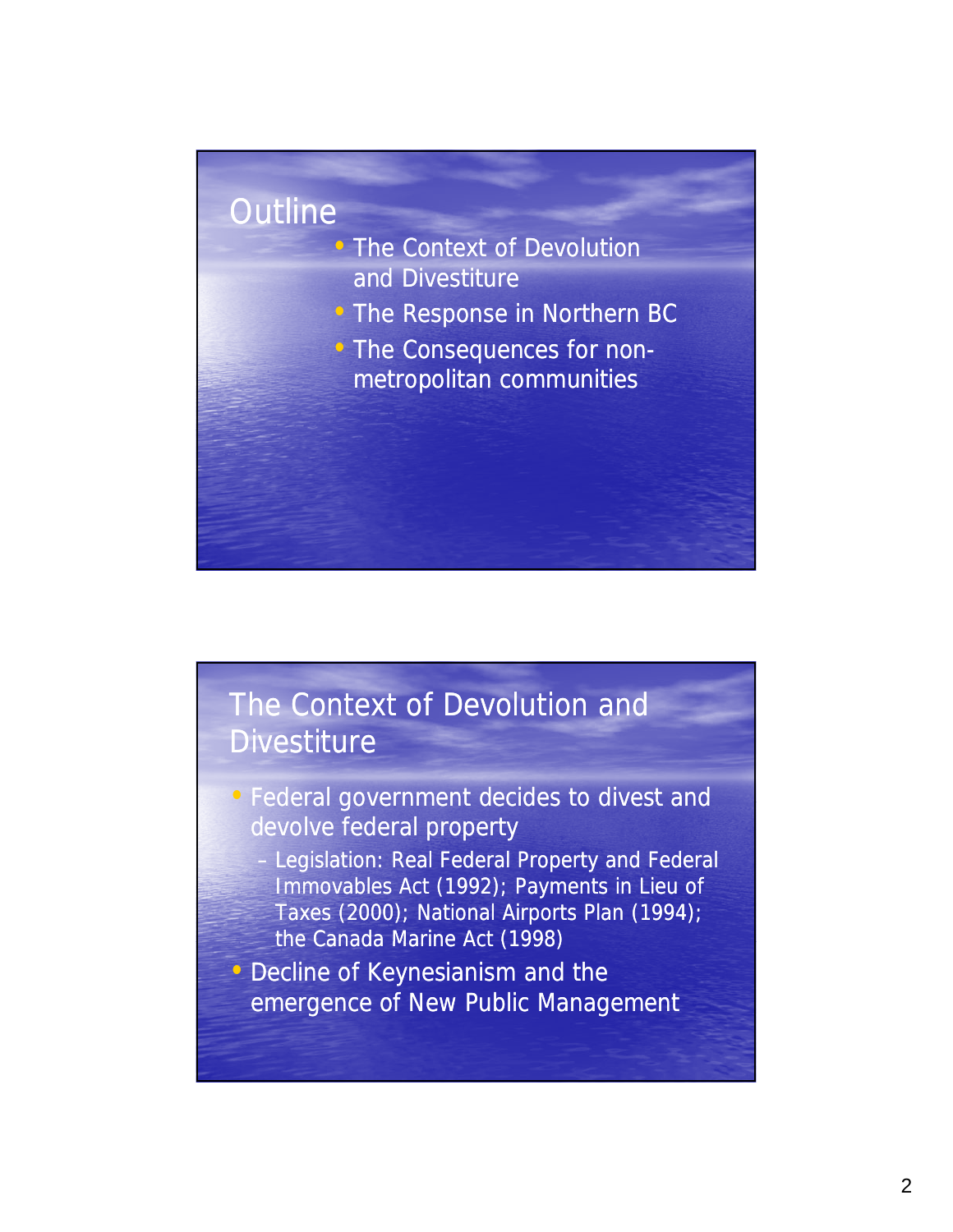## The Context of Devolution and **Divestiture**

- Situate this in a global context
- The context of ideas / ideology
	- Global economy and neo-liberalism
	- $-$  The decline of state and province building
	- Regional economic development at the city level

# The Response in Northern BC

• The Cases: Prince Rupert and Prince George • Devolution created the opportunity for dynamic change